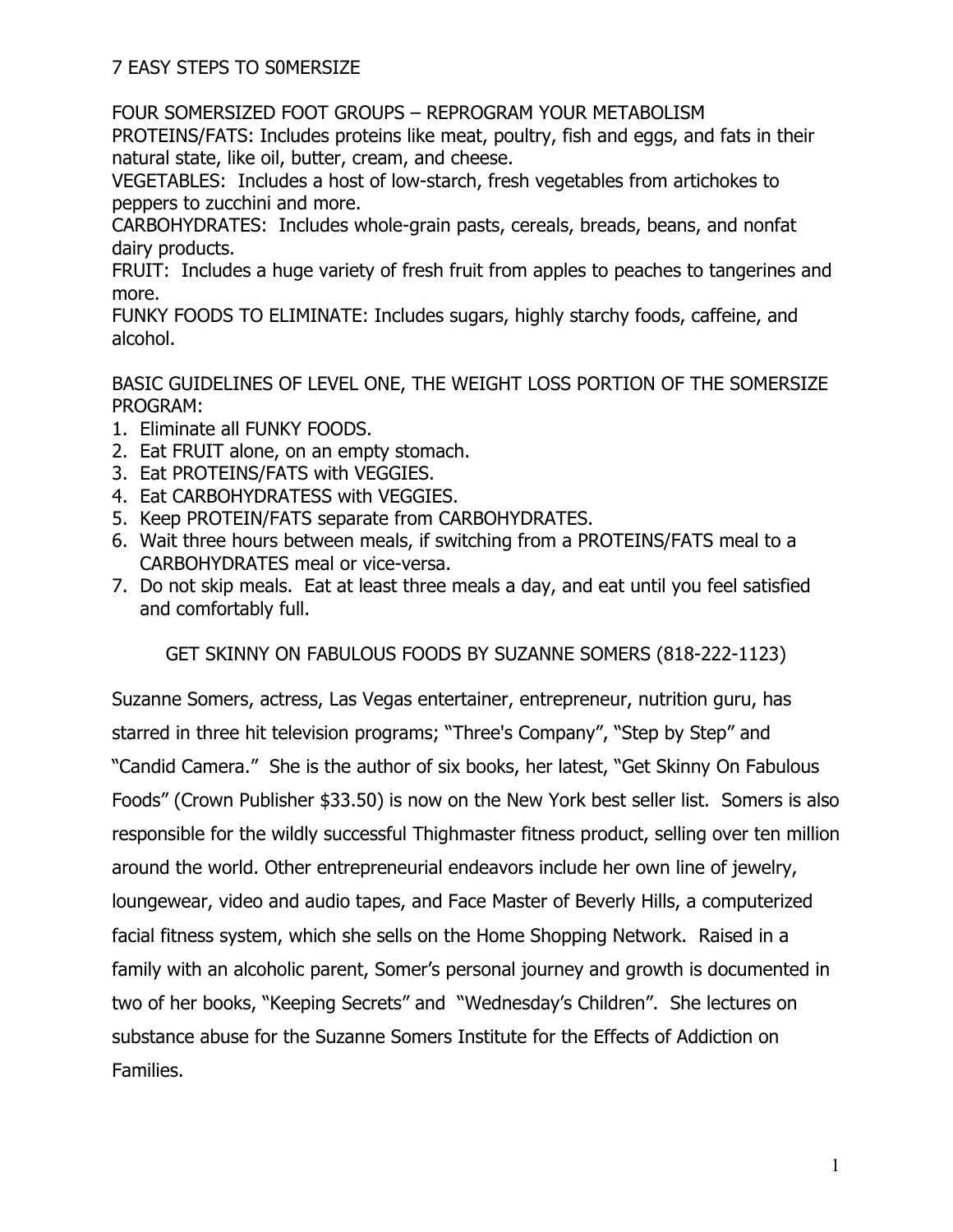MM: Describe your own personal dieting struggle that led you to create your own nutrition program called "Somersizing".

SS: I was born with a perfect metabolism, as so many of us are. Yet at age 40, my metabolism betrayed me and I put on 20 lbs. On my small frame, 20 lbs. looked like 50 lbs. It was a crisis for me because I'm in the fitness business. You can't deliver the message without living the message yourself. I would diet and lose the weight, go back to normal eating and put the weight on again. I was on a roller coaster. In the meantime, my husband and I had been going to France every year for the past 17 summers. I looked at all these skinny little French people, who are my friends, and I would think, "We're the same age, what are you eating?" They would always have a chicken, meat or fish entrée and some beautiful butter or mushroom sauce or wine reduction with their vegetables that were tossed in some other kind of yummy sauce. They would have cheese, a glass of wine, a little chocolate, and I thought I would like to eat like that. I recognized what they were doing on a subliminal level was the principal of food combining,

## MM: What is food combining?

SS: Food combining has been around since the 1800's, and I adapted it to my eating in the 1990's. I started losing weight like crazy. It took me two months, but all of a sudden, it was like a whole me had melted off and I had my old figure back, but actually better. There was no fat left anywhere, yet it fell off evenly all over, so I didn't get that gaunt type of look that people who lose weight too fast have. A lot of people kept asking me, "How do you eat so much and stay so thin?" So I started writing out my nutrition principles and handing out copies. It became clear to me that I should write a book because the people around me, who I was putting on the same program, were losing weight, so I called it "Somersizing". I talked to over a hundred nutritionists and they all said that nobody can really scientifically back up why food combining works, but it does. The theory is that a protein, which is meat, chicken or fish digests at a different rate of speed than a carbohydrate. When you put a protein with a carbohydrate, it creates a halt in your digestion, so the body holds onto the food. You get tired; you lose the energy. You feel bloated. What's happening is the combustion from protein and carbohydrate trying to digest together, which they really don't want to do. So all you have to do with my theory is go to any restaurant or at any meal that

2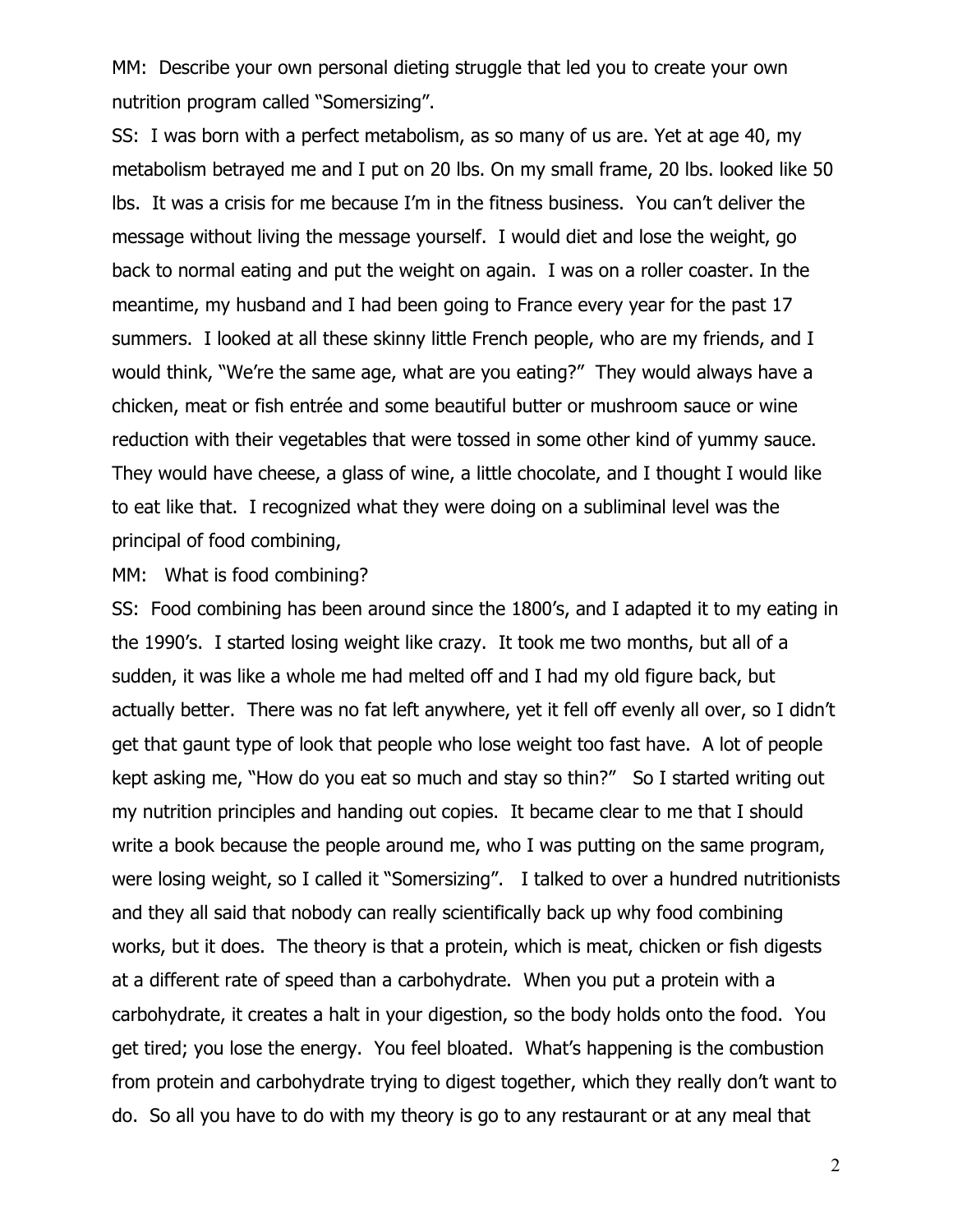you make for yourself, just decide what you want, a protein meal or a carbohydrate meal and then choose accordingly.

MM: With North America besieged with the "fear of fat," why do you believe eating fat is important?

SS: That's the new, exciting, thrilling information. Fat is your friend, sugar is the enemy. The foreword in my book is written by renowned endocrinologist, Dr. Diana Schwarzbein. She explains that we are made up of cells as human beings. Our cells need protein, fat and carbohydrate to reproduce themselves. Without one or more of these nutrients our body, being the incredible machine it is, will continue to reproduce healthy cells up to a point. Much like a car needs gas and oil, a car will run on low oil, it will even run for a while on no oil and then eventually it will just croak. The same thing happens with our cell reproduction.

MM: How much fat can you eat when you "Somersize"?

SS: You cannot over eat fat when you're eating this way. You don't have to count fat grams, or calories or portion control. This is the part that makes people skeptical, yet there are over a million people Somersizing and we all can't be wrong. If I put a chocolate cake in front of you, you would be able to eat that whole chocolate cake. You might feel sick after, but you would be able to physically do it because there's no food in that chocolate cake. Your body is always trying to gather nutrients for healthy cell reproduction, so your body takes a bite of the chocolate cake and says, give me more because I didn't get what I wanted. However, if I put a whole bowl of butter or olive oil or sour cream in front of you, you wouldn't be able to finish it. You think it's because it's too rich, but really what happens is an internal trigger that says, "Okay I got what I need for healthy cell reproduction, I don't need anymore". So you can have Roquefort on your salad, you can have sauces on your meat; you can have cheese, if you don't have a dairy intolerance. It's a most incredible way to eat. You can have fat with meat, chicken, fish and vegetables, when you're not adding the carbohydrates. Your body takes and extracts what it needs for healthy cell reproduction and flushes the rest through. So what you're doing with Somersizing is retraining your metabolism to work at its optimum.

MM: How do you do that?

3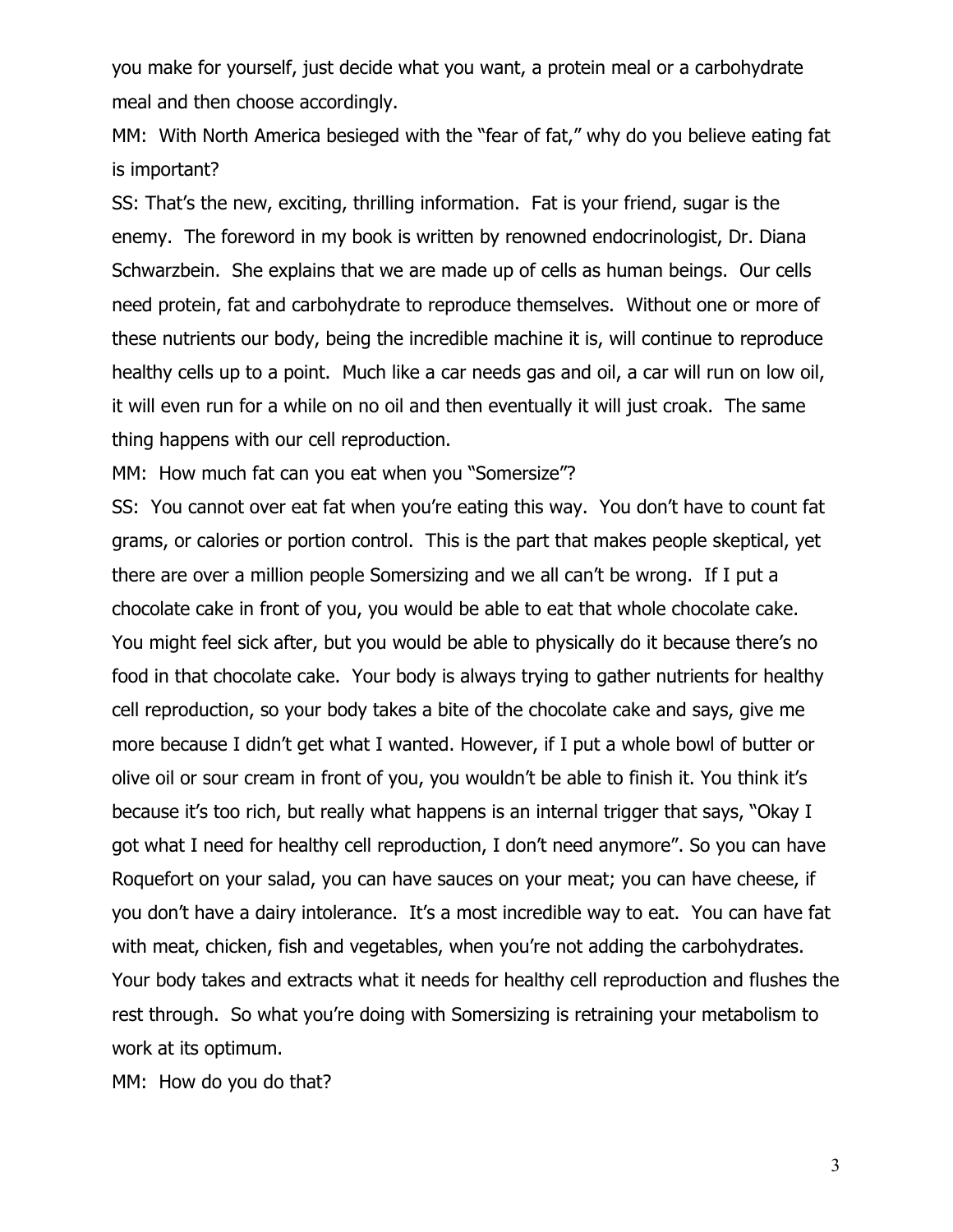SS: Here is the key. Our cells store fuel in the form of the carbohydrates and sugars we eat. When your cells are loaded with all the fuel they can handle and if you stand naked in front of the mirror, whether you are thin or heavy and you are thick through the middle that means you have an elevated insulin level. Your cells are chock full of all the sugar it can hold in the form of fuel. From this moment on, any sugar that you add to your system will be manufactured into fat and stored in the fat cells and the liver will take the excess and manufacture it into cholesterol.

MM: So what can you do?

SS: Cut out sugar. For Somersizing purposes, what I'm trying to do is empty all these cells of the stored sugar. The way you'll know it's working is when you finally stand naked in front of the mirror; you'll see your waistline again. Now your cells are empty. Here's the fun part of this and why you can do this for the rest of your life. Now you start adding the sugars that you miss the most. I miss a glass of wine or two every week. I miss one or two sinful desserts, and that's where I cheat. Some people say that what they crave is the bread. So you cheat and your body will tell you when you're overdoing it because your pants are tight again and that means my cells are loaded up again. So it's a constant process of eating and cheating. When you're on the weight loss phase, you're eating bacon and eggs, you're eating steak and lots and lots of vegetables, but instead of no sauce, you can toss them in butter or toss them in olive oil and garlic.

MM: You're saying eggs and sausages are a healthy breakfast, where conventional wisdom tells us, that's a quick route to heart disease.

SS: I'm saying that the low-fat, high-carb diet which came out about a decade and a half ago was based on one lone short-term study. The media jumped on it. On the average, North Americans are 8 lbs. overweight. People who gave up red meat, fat, went on a low fat, high-carb diet gained an average of 8 lbs. eating pasta, because what they're eating is sugar. What I'm saying am, eat meat, chicken, and fish. Eat lots of vegetables, but make them flavorful. Do wine sauces; do butter sauces because you won't over eat the butter, the sauce or the olive oil. Your body extracts the nutrients it needs from the fats and flushes through the rest. For me, it washed away cellulite. MM: Why do so many people suffer with the "yo-yo" effect of dieting?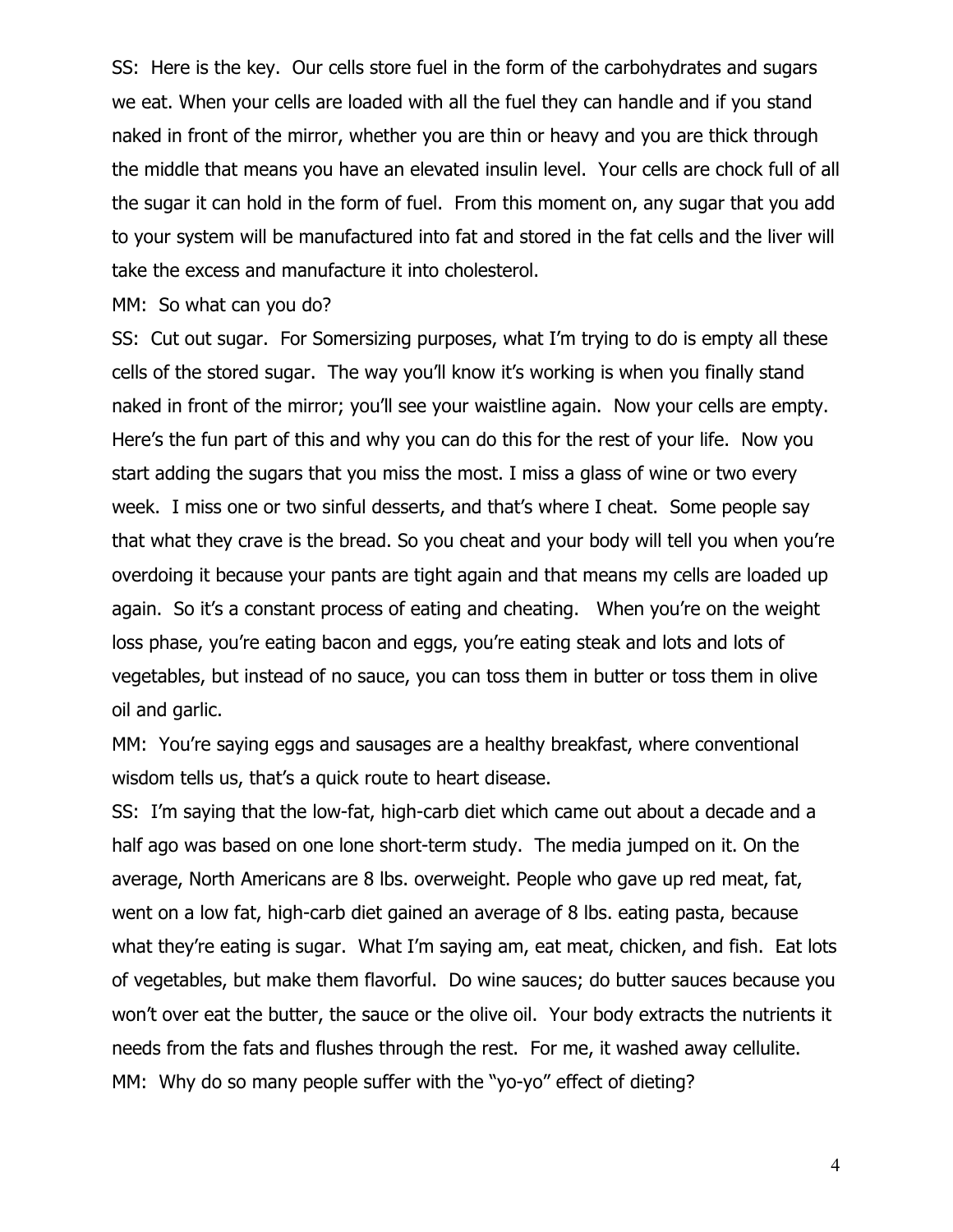SS: Dissect the word. Die-et. Diets don't work. Diets put you on a rigid regimen of deprivation. All diets are deprivation. You do it, you labor through it, and you torture yourself. You lose the weight, you lose it too fast and you get that gaunt look, then at the end of the diet you reward yourself by going back to normal food and gain the weight back, plus a little more. The reason is the theory behind how concentration camp survivors survived. If you only give your body a small morsel of food everyday, the body would say, if it could talk, "If that's all you're going to give me, Okay, I'll readjust my metabolism and I'll start eating off my fat reserves here." A body can exist for a long time on little food because you can eat off your own fat reserves, but when you go back to eating normally, your body, if it could talk, says, "Wait a minute, I've already readjusted, I can live on much less food, I've slowed down the metabolism, so you know what I'll do for you, I'll store it for you, on women in the reproductive area which is the hips, stomach, thighs and butt and for men, in the gut. And that is where that beer belly comes from, because beer is all sugar. According to Dr. Schwarzbein and several other recent studies, the theory was that it was fat that manufactured cholesterol. What they have found now in the new physiology is that it is the sugar manufacturing cholesterol. When you ingest sugar the pancreas secretes insulin. If your cells are full at elevated insulin level the body manufactures that sugar into fat and the liver takes that excess and manufactures it into cholesterol.

MM: Any tips for grocery shopping and eating out?

SS: When you go shopping, don't go in the center of the store, shop on the perimeters, where you find the meat, dairy, fresh produce, fruit and vegetables. If most everything you buy is from the periphery of the supermarket, you are pretty much eating the right way. When you go to any restaurant, look down the menu and make the choice. Do I want a protein meal or do I want a carbohydrate meal and then order accordingly. When I'm in a restaurant, I generally choose protein, fat and vegetables, because there is rarely a whole-wheat carbohydrate entrée. Rarely do they serve whole wheat pasta. I don't like to eat pasta or any carbohydrates for dinner because the likelihood of burning that off as fuel is nil and you'll go to bed and even a whole wheat dinner will be converted to fat.

MM: What about dairy foods?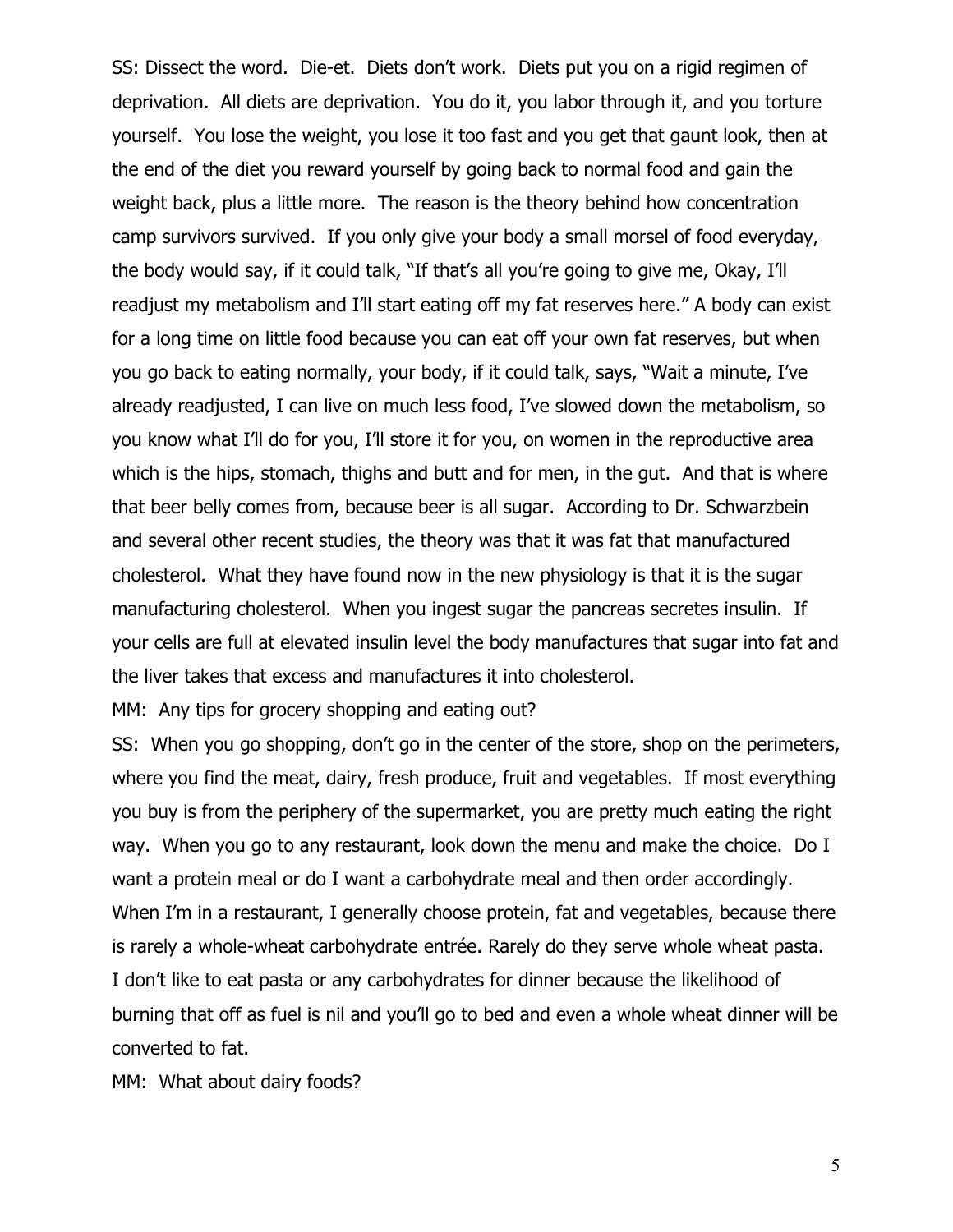SS: If you're lactose intolerant, then cheese as a snack, wouldn't work for you. Have a piece of fruit, not a lot of fruit. Fruit is recognized by the body as sugar. What you are trying to do, if you are thick through the middle, is take care of the elevated insulin levels and the only way you can do that is by emptying those cells of sugar. While you are losing weight or while you want your cholesterol to go down, cut out all sugar and fruit, although it has it's benefits and should be eaten in moderation.

MM: What's your exercise regimen?

SS: I'm 5'5" and weigh 116 lbs. I exercise moderately, 3 times a week with my son in law, who is Mr. France. He comes over for 35 minutes, 3 times a week; he's not fanatical at all. In the good weather, my husband, Alan and I hike a lot and we have a tandem bike that we ride up and down the beach. I just don't believe that bodies were meant to have to work out 2 or 3 hours a day, 5 days a week. You have to do a little something everyday. Use the stairs instead of the elevator.

MM: What is the connection between food and sex?

SS: When you feel good about yourself, and your body image, you feel sexier. There is no doubt about that. When you're eating right and have the right nutrients, you have a lot more energy. Eating this way keeps you hormonally balanced. I don't mean it replaces hormones, but it keeps your chemicals balanced because you're getting the proper nutrients, which, in turn, is great for the libido.

MM: You're 52, looking as delicious as those desserts you show us in your book. What's your secret?

SS: I don't know why we're programmed as women to start thinking that 50 is when we start coming down the other side of the hill. I find I came up to the top of the hill and all I see is another big hill. I have taken a deep, fearless moral inventory of myself, looking at the part that I have played in the drama of my life. How did I contribute? It's not that there was anything I could do about growing up with a violent alcoholic father, but I could do something about the way I responded to it. When you are a child it is impossible to understand that, but as an adult you realize what you've taken out of that childhood, both good and bad, keeping what you like, and start correcting the things that were negative. I really needed to get to the bottom of that, and find forgiveness for this horrible disease, alcoholism, that took so much from me, my father and my family. In doing that, this process changed me as a person. It lightened me. I